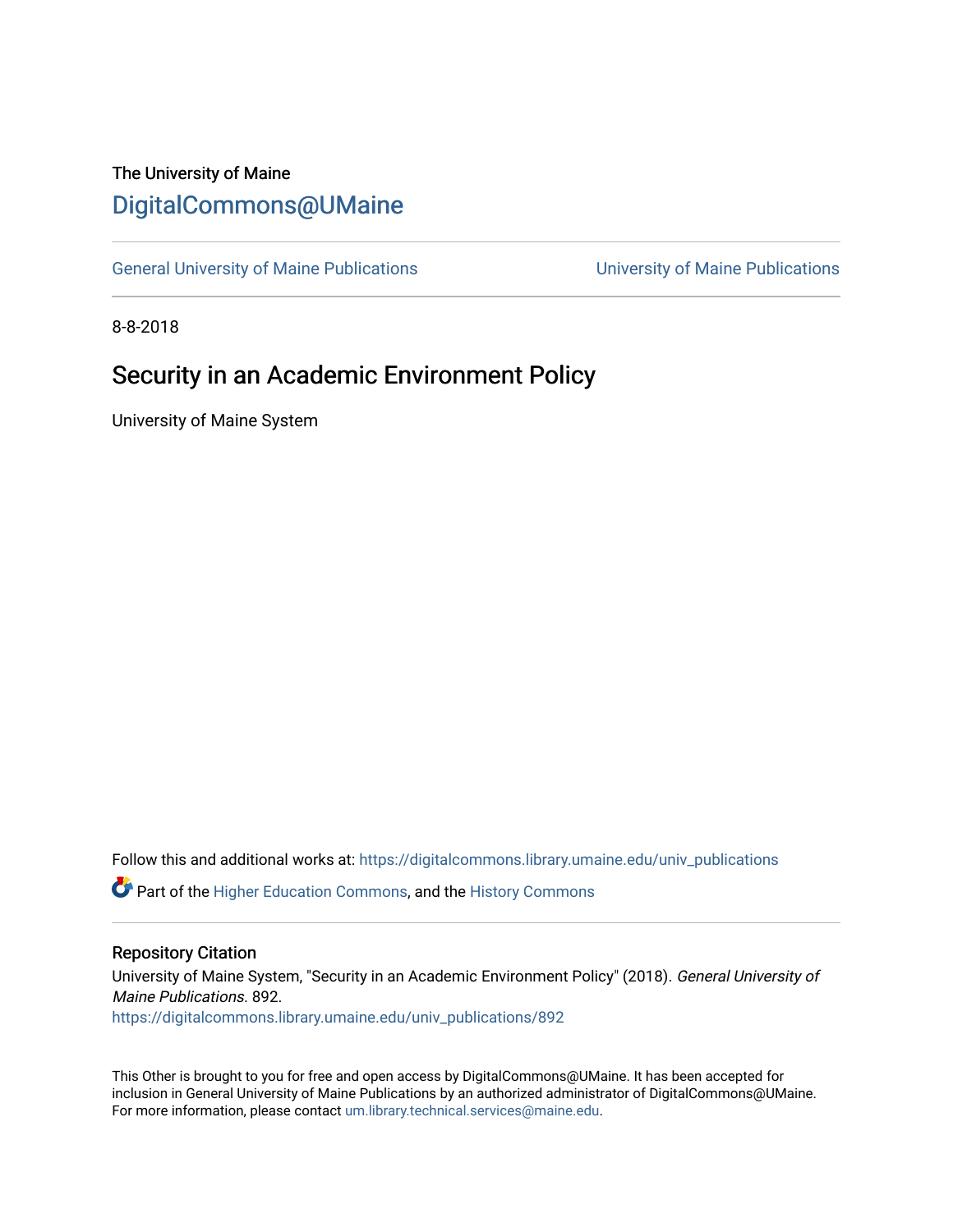## Security in an Academic Environment Policy

#### General

Recently there has been a growing concern about the possible misuse of chemical, biological, and radioactive materials. In response to these concerns, the following policy is intended to address the issue of security for hazardous materials at the University of Maine (e.g., preventing unauthorized access to chemical or biological agents and preventing the unauthorized removal of dangerous agents).

How we establish a secure environment for the use of hazardous materials while maintaining an open campus is a dilemma that touches the core of our way of life. The solution requires the efforts of the entire campus community. Security in an open campus requires the following steps:

- 1) laboratory supervisors must control access to their areas;
- 2) inventories of hazardous materials must be maintained regularly;
- 3) standard procedures to protect laboratory workers must be followed;
- 4) responsibilities must be integrated with decision-making in department, college and research unit administration.

#### **Requirements**

#### **Risk Classification:**

**Low-Risk Areas** such as undergraduate teaching laboratories, classrooms, and other public areas may be very flexible in their security measures. These areas are expected to maintain an open collaborative work environment while at the same time identifying and mitigating any threats.

Security risks within these areas should be addressed by removing hazards that could pose a serious threat to human health or the environment and by securing building doors outside of normal hours of operation.

**Medium-Risk Areas** include some research laboratories, teaching lab prep-rooms, food preparation areas, and other types of areas where controlled access is required. Unauthorized personnel are not allowed in the area without the permission of the Area-Supervisor.

Security risks within these areas should be addressed by controlling access through the use of locked doors when the area is unattended and by challenging the presence of unauthorized (unfamiliar) persons within the work area.

**High-Risk Areas** are those areas where particularly hazardous materials are present, areas where serious health risks may be encountered or highly sensitive/vulnerable areas. Types of hazards in these areas may include highly toxic chemical substances, select biological agents, radioactive materials, or potential physical hazards. These types of areas include certain laboratories, hazardous materials storage areas, mechanical rooms, or other types of areas that could be either a source of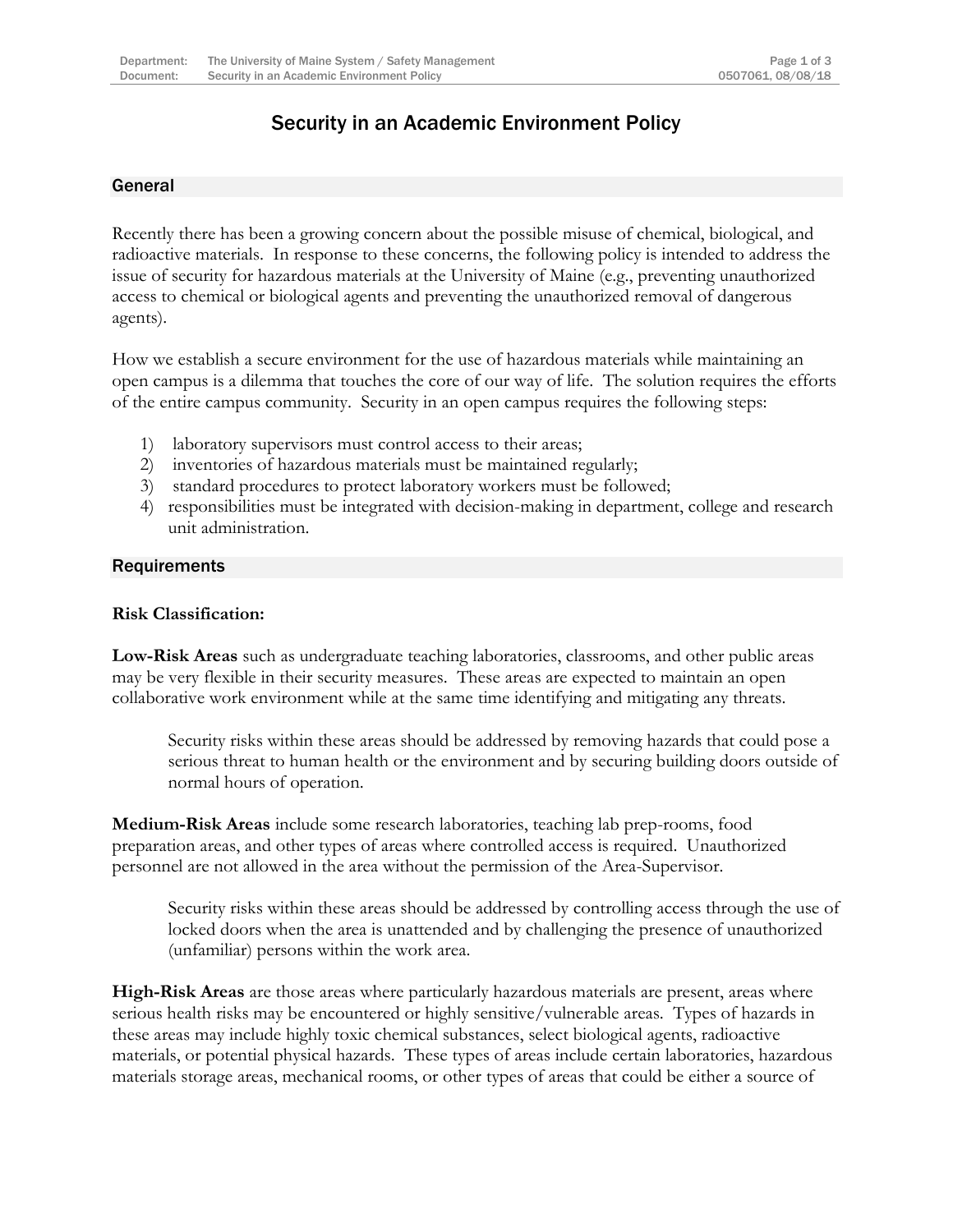highly hazardous materials or could pose a serious health hazard to individuals present within the area.

*Radioactive material* must be secured from unauthorized use or removal. The Nuclear Regulatory Commission (NRC) expects that unknown or unauthorized persons encountered in the laboratory will be challenged as to their identity and intent. Persons without justification for being in the laboratory are not allowed to remain unaccompanied in the lab.

*Biological agents or toxins* capable of causing serious or fatal illness to humans or animals must be maintained in a secure area designed to minimize opportunities for accidental or intentional removal of these agents.

*Controlled substances* must be maintained in secure areas with physical security controls appropriate for the schedules and quantity of Controlled Substances on hand. Generally a securely locked, substantially constructed cabinet, or a safe, will provide adequate security for storage.

*Hazardous Chemical Substances* may require special controls on transfer of agents from one laboratory to another and may require notifications for transfer or EPA registrations prior to manufacturer. Any substances that have the potential to cause serious injury or to cause environmental damage require special controls of some type.

State and Federal Regulations mandate special security precautions for the manufacture, storage, and use of high-risk hazardous materials. Area-Supervisors should assess the risks of other hazardous substances based upon both the nature and quantity of the substance present. Appropriate security measures should be established based upon the potential for risk to human health and the environment. Security protocols may be included in written *Chemical Hygiene Plans* where applicable.

Other factors that should be taken into account in assessing security include the potential to disrupt university operations, the potential for material or equipment losses from the university, and the potential for liability to the university as a result of lapses in security.

### **Responsibilities**

Responsibility for security logically belongs with those individuals who have the most direct control over the area. The University of Maine Security Department will conduct security surveys in areas upon request.

**Area Supervisors** are responsible for identifying and classifying potential security risks within their area and for establishing security protocols for high-risk areas. Area-Supervisors may delegate responsibility for maintaining material or area security; however, they remain responsible for ensuring that individual employees, students, or guests within their area follow established security protocols.

**Employees, Students and Guests** are responsible for following established security protocols, reporting missing materials or equipment, reporting unusual activities or other security concerns to either the Area-Supervisor or the University Police as appropriate.